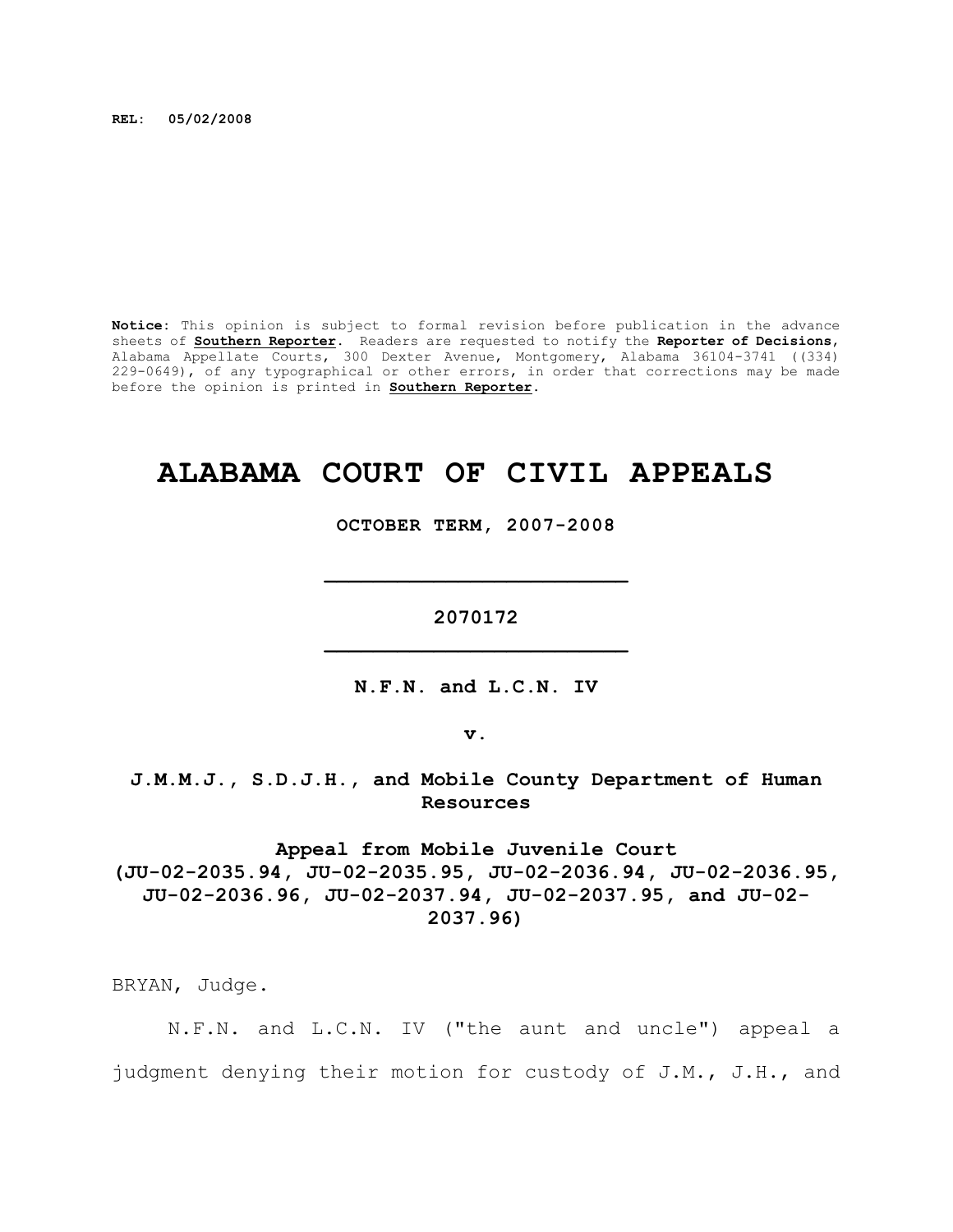J.M.H. III ("the children") and awarding custody of the children to the Mobile County Department of Human Resources  $(''DHR'')$ .

On October 9, 2002, DHR petitioned the Mobile Juvenile Court for immediate custody of the children.<sup>1</sup> The petition seeking custody of J.M. alleged, in pertinent part, (1) that J.M.M.J., J.M.'s natural grandmother and adoptive mother ("the grandmother"), had allowed J.M. to reside with S.D.J.H., J.M.'s natural mother ("the mother"), who had been committed to a facility referred to in the record as "Baypoint" for psychological evaluation on October 9, 2002, and (2) that the grandmother was married to and residing with a convicted sex offender who was prohibited by law from living in the same residence as a minor. The petition seeking custody of J.H. and J.M.H. III, alleged, in pertinent part, (1) that the mother had been committed to "Baypoint" for psychological evaluation and that she was a danger to herself and others, and (2) that there were no relative resources available

2

 $1$ DHR filed one petition seeking custody of J.M. and another petition seeking custody of J.H. and J.M.H. III. J.M. does not share the same natural father as J.H. and J.M.H. III.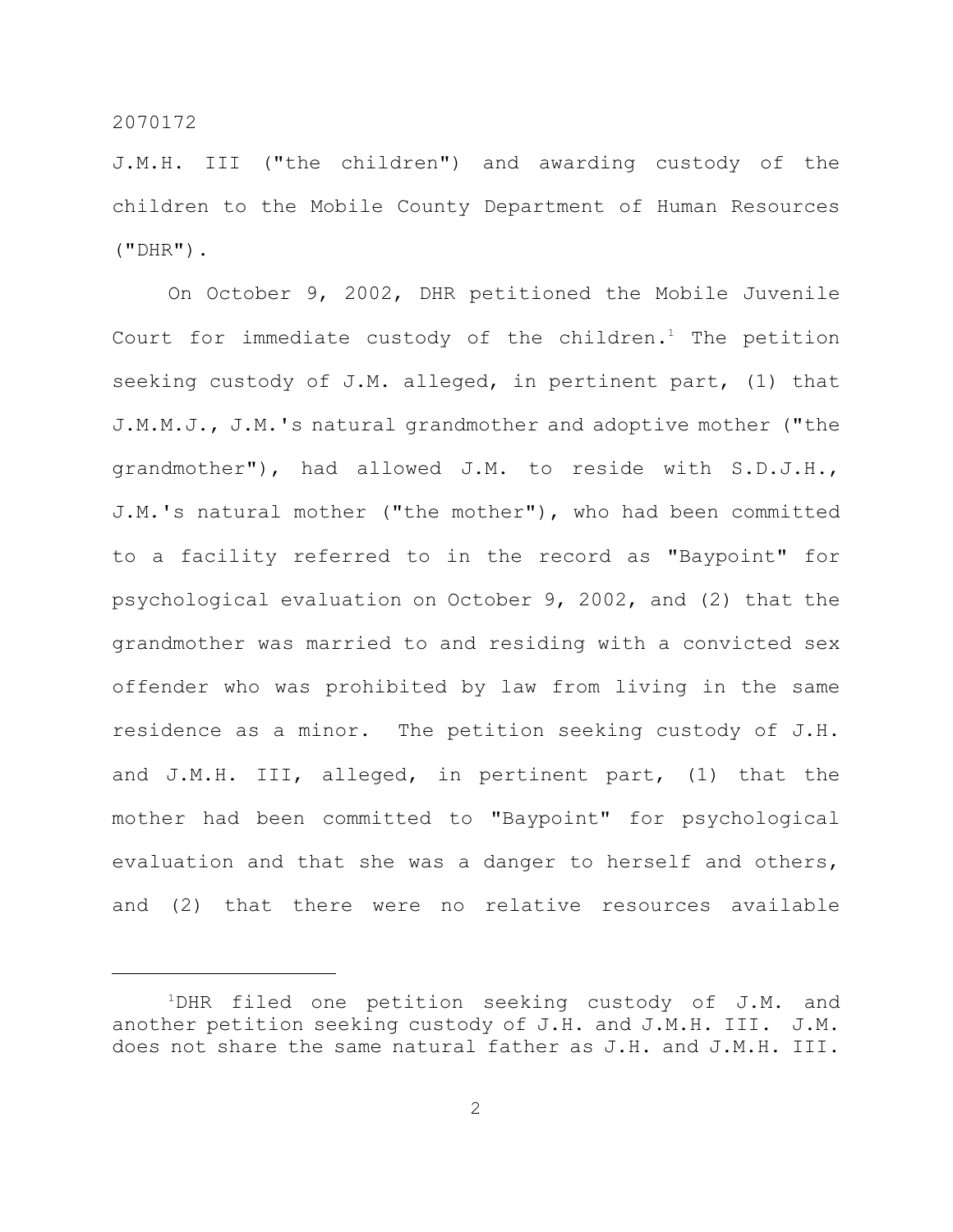because the grandmother was married to and residing with a convicted sex offender.

On October 10, 2002, the juvenile court entered orders granting DHR's petitions for immediate custody. Following an ore tenus proceeding, the juvenile court, on October 7, 2003, entered an order finding J.M. dependent and awarding custody of J.M. to DHR. On the same day, the juvenile court also entered an order awarding custody of J.H. and J.M.H. III to DHR.

On May 3, 2005, the aunt and uncle filed a petition seeking custody of the children. The juvenile court received ore tenus evidence regarding the aunt and uncle's petition and other matters on April 4, 2006. On August 22, 2006, the juvenile court entered final judgments (1) denying the aunt and uncle's petition for custody; (2) finding J.H. and J.M.H. III to be dependent; (3) accepting DHR's plan regarding a permanent, planned living arrangement for J.M.; (4) terminating the parental rights of the mother and the father of J.H. and J.M.H. III as to those children; and (5) authorizing DHR to proceed with a permanent plan of adoption for J.H. and J.M.H. III.

3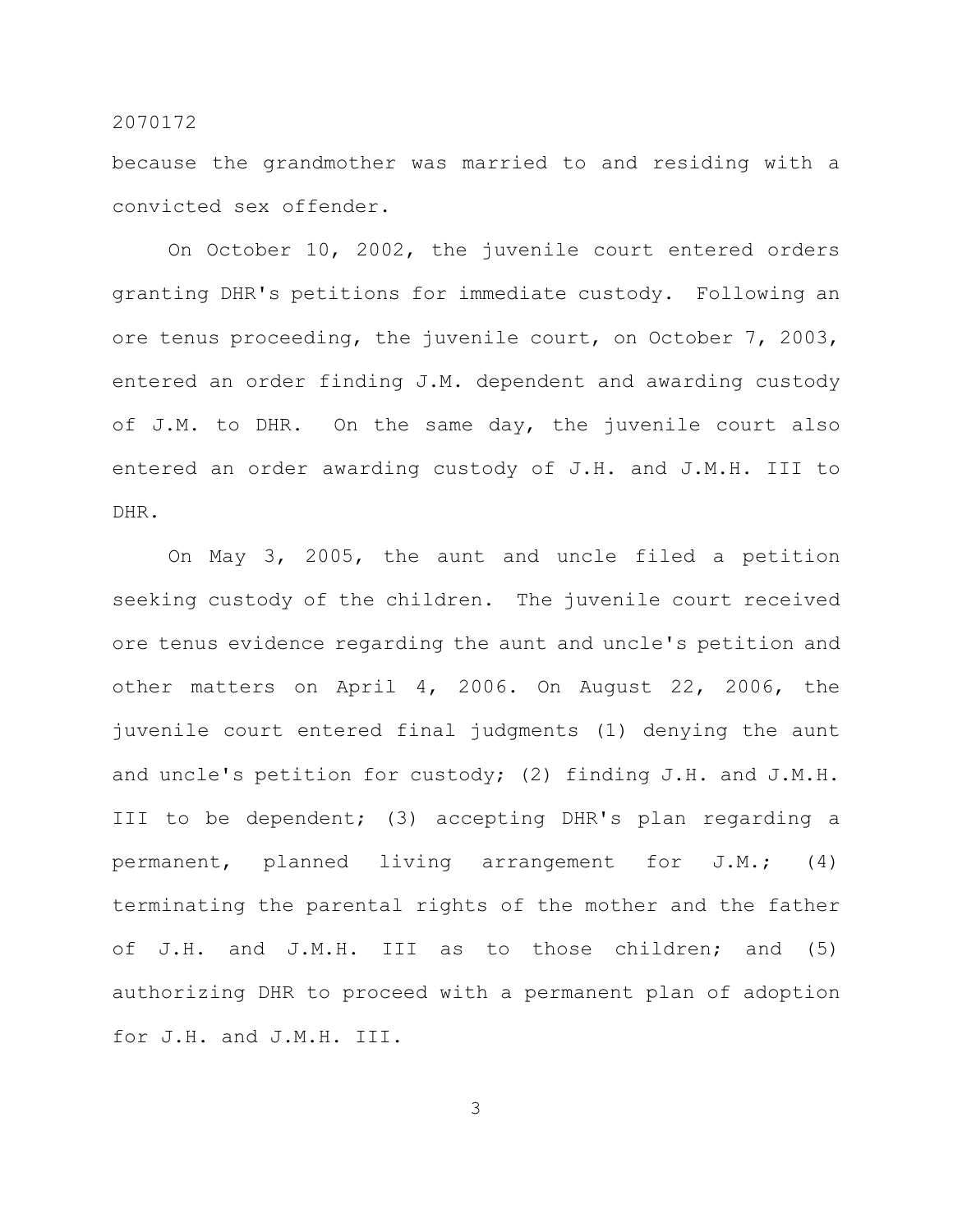On September 13, 2006, more than 14 days after the entry of the juvenile court's August 22, 2006, judgments, the aunt and uncle moved the juvenile court to "reconsider" its August 22, 2006, judgments. On January 4, 2007, the juvenile court entered an order purporting to deny the aunt and uncle's motion to reconsider. Then, on January 18, 2007, the aunt and uncle filed a notice of appeal to this court. On April 17, 2007, this court dismissed the aunt and uncle's appeal on the motion of DHR because their appeal was untimely.

On October 29, 2007, after this court had dismissed their appeal, the aunt and uncle filed with the juvenile court another motion challenging the August 22, 2006, judgments of the juvenile court. That motion did not assert any of the grounds listed in Rule 60(b), Ala. R. Civ. P. On the same day, the juvenile court entered an order purporting to deny the motion. On November 6, 2007, the aunt and uncle filed with the juvenile court a motion that was identical to the one they had filed on October 29, 2007. For all that appears in the record, the juvenile court never ruled on the motion filed

4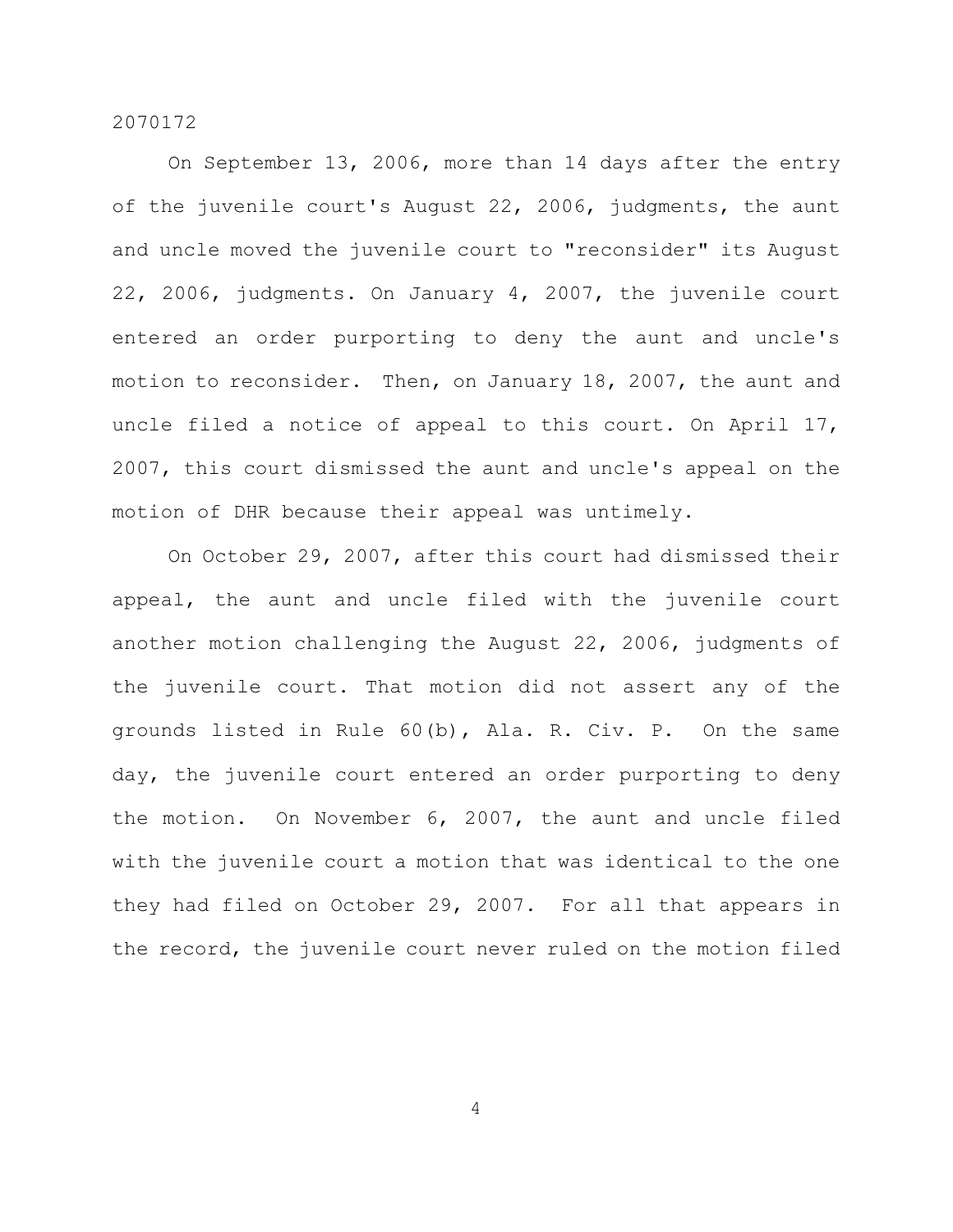on November  $6$ ,  $2007.^2$  The aunt and uncle again filed a notice of appeal to this court on November 19, 2007.

DHR has moved this court to dismiss the aunt and uncle's appeal. We conclude that we must dismiss the aunt and uncle's appeal because we lack jurisdiction, although our rationale for that conclusion differs somewhat from the rationale presented in DHR's motion to dismiss the appeal. The rules of civil procedure do not authorize a movant to file a motion to reconsider the denial of his or her own postjudgment motion. See Adkison v. Adkison, 957 So. 2d 1135, 1137 (Ala. Civ. App. 2006). Moreover, the character of a motion is determined by its substance. Id. The motions the aunt and uncle filed with the juvenile court after this court had dismissed their first appeal were in substance motions to reconsider the denial of the untimely postjudgment motion they had filed on September 13, 2006. Such a motion is a nullity. Id. Moreover, the

 $2$ The aunt and uncle attached to their reply brief a copy of an order from the juvenile court denying the motion filed on November 6, 2007. However, this order is not a part of the record, and "'"[a]ttachments to briefs are not considered part of the record and therefore cannot be considered on appeal."'" Roberts v. Nasco Equip. Co., [Ms. 1060170, Nov. 16, 2007] So. 2d  $\frac{1}{\sqrt{3}}$ ,  $\frac{1}{\sqrt{3}}$  (Ala. 2007) (quoting <u>Morrow v. State</u>, 928 So. 2d 315,  $320$   $\overline{n.5}$  (Ala. Crim. App. 2004), quoting in turn Huff v. State, 596 So. 2d 16, 19 (Ala. Crim. App. 1991)).